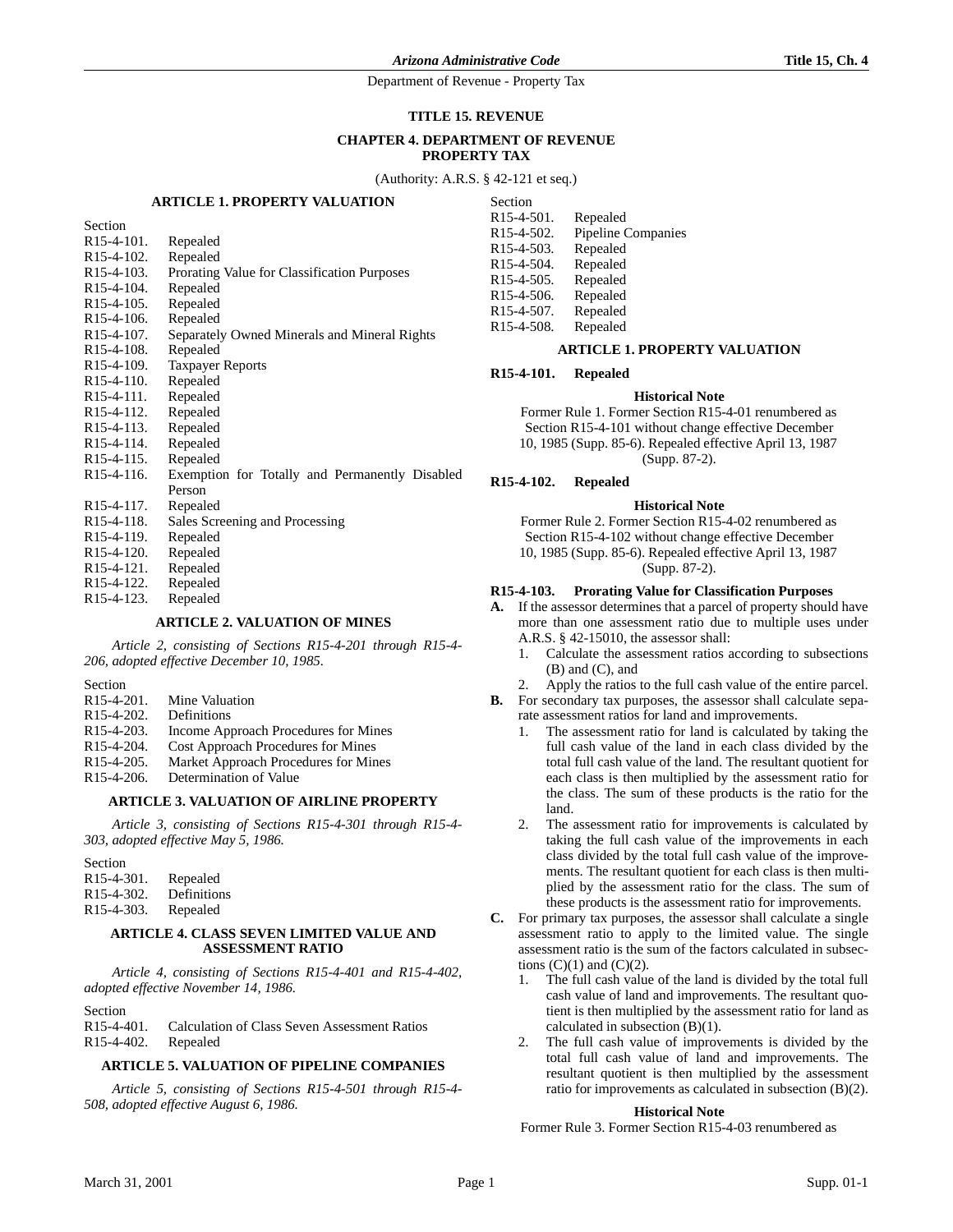### **Title 15, Ch. 4** *Arizona Administrative Code*

Department of Revenue - Property Tax

Section R15-4-103 without change effective December 10, 1985 (Supp. 85-6). Former Section R15-4-103 repealed, new Section R15-4-103 adopted effective September 16, 1987 (Supp. 87-3). Amended by final rulemaking at 7 A.A.R. 657, effective January 11, 2001 (Supp. 01-1).

### **R15-4-104. Repealed**

# **Historical Note**

Former Rule 4. Former Section R15-4-04 renumbered as Section R15-4-104 without change effective December 10, 1985 (Supp. 85-6). Repealed effective April 13, 1987 (Supp. 87-2).

### **R15-4-105. Repealed**

### **Historical Note**

Former Rule 5. Former Section R15-4-05 renumbered as Section R15-4-105 without change effective December 10, 1985 (Supp. 85-6). Repealed effective April 13. 1987 (Supp. 87-2).

## **R15-4-106. Repealed**

### **Historical Note**

Former Rule 6. Former Section R15-4-06 renumbered as Section R15-4-106 without change effective December 10, 1985 (Supp. 85-6). Repealed effective April 13, 1987 (Supp. 87-2).

## **R15-4-107. Separately Owned Minerals and Mineral Rights**

- **A.** If the ownership of minerals or mineral rights in land is different from the ownership of the surface rights, the assessor shall assess any minerals or mineral rights separately from the surface rights.
- **B.** The assessor shall value separately owned minerals or mineral rights on a standard amount per acre that is annually determined by the Department unless:
	- 1. There are known mineral reserves,
	- 2. There is a current mineral lease on the property, or
	- 3. There is a reasonable basis for believing that the value of the mineral rights or the minerals located on the property exceeds the standard amount per acre determined by the Department.

### **Historical Note**

Former Rule 7. Former Section R15-4-07 renumbered as Section R15-4-107 without change effective December 10, 1985 (Supp. 85-6). Amended by final rulemaking at 7 A.A.R. 657, effective January 11, 2001 (Supp. 01-1).

### **R15-4-108. Repealed**

### **Historical Note**

Former Rule 8. Former Section R15-4-08 renumbered as Section R15-4-108 without change effective December 10, 1985 (Supp. 85-6). Section repealed by final rulemaking at 7 A.A.R. 657, effective January 11, 2001 (Supp. 01-1).

### **R15-4-109. Taxpayer Reports**

**A.** On or before the statutory deadline each year, mines, railroad companies, private car companies, pipelines, natural gas distribution companies, water companies, electric companies, sewer companies, airline companies, telecommunications companies, and oil, gas, and geothermal producers shall file property tax reports in a form prescribed by the Director. The form shall contain all the information necessary to identify the taxpayer and the property and to value the property according to prescribed statutory methods or standard appraisal methods and techniques contained in guidelines or manuals prescribed under A.R.S. § 42-11054. The Department shall not accept a form that does not contain all the necessary information.

**B.** A taxpayer may request that the Director grant an extension of time for filing a property tax report. The taxpayer shall submit the extension request to the Director or the Director's designee in writing on or before the statutory due date.

### **Historical Note**

Former Rule 9. Former Section R15-4-09 renumbered as Section R15-4-109 without change effective December 10, 1985 (Supp. 85-6). Amended effective June 25, 1987 (Supp. 87-2). Amended by final rulemaking at 7 A.A.R. 657, effective January 11, 2001 (Supp. 01-1).

## **R15-4-110. Repealed**

## **Historical Note**

Former Rule 10. Former Section R15-4-10 renumbered as Section R15-4-110 without change effective December 10, 1985 (Supp. 85-6). Amended effective June 25, 1987 (Supp. 87-2). Repealed effective December 11, 1998 (Supp. 98-4).

## **R15-4-111. Repealed**

## **Historical Note**

Former Rule 11. Former Section R15-4-11 renumbered as Section R15-4-111 without change effective December 10, 1985 (Supp. 85-6). Repealed effective April 13, 1987 (Supp. 87-2).

## **R15-4-112. Repealed**

## **Historical Note**

Adopted effective May 13, 1980 (Supp. 80-3). Former Section R15-4-12 renumbered as Section R15-4-112 without change effective December 10, 1985 (Supp. 85- 6). Repealed effective April 13, 1987 (Supp. 87-2).

## **R15-4-113. Repealed**

### **Historical Note**

Adopted effective May 13, 1980 (Supp. 80-3). Former Section R15-4-13 renumbered as Section R15-4-113 without change effective December 10, 1985 (Supp. 85- 6). Repealed effective April 13, 1987 (Supp. 87-2).

## **R15-4-114. Repealed**

### **Historical Note**

Adopted effective May 13, 1980 (Supp. 80-3). Former Section R15-4-14 renumbered as Section R15-4-114 without change effective December 10, 1985 (Supp. 85- 6). Repealed effective April 13, 1987 (Supp. 87-2).

## **R15-4-115. Repealed**

### **Historical Note**

Adopted effective May 13, 1980 (Supp. 80-3). Former Section R15-4-15 renumbered as Section R15-4-115 without change effective December 10, 1985 (Supp. 85- 6). Section repealed by final rulemaking at 7 A.A.R. 657, effective January 11, 2001 (Supp. 01-1).

#### **R15-4-116. Exemption for Totally and Permanently Disabled Person**

- **A.** For purposes of the property tax exemption in A.R.S. Const. Art. 9, § 2.2, a person is "totally and permanently disabled" if the person is unable to engage in any substantial gainful activity, for pay or profit, by reason of any physical or mental impairment that is expected to:
	- 1. Last for a continuous period of 12 months or more, or
	- 2. Result in death within 12 months.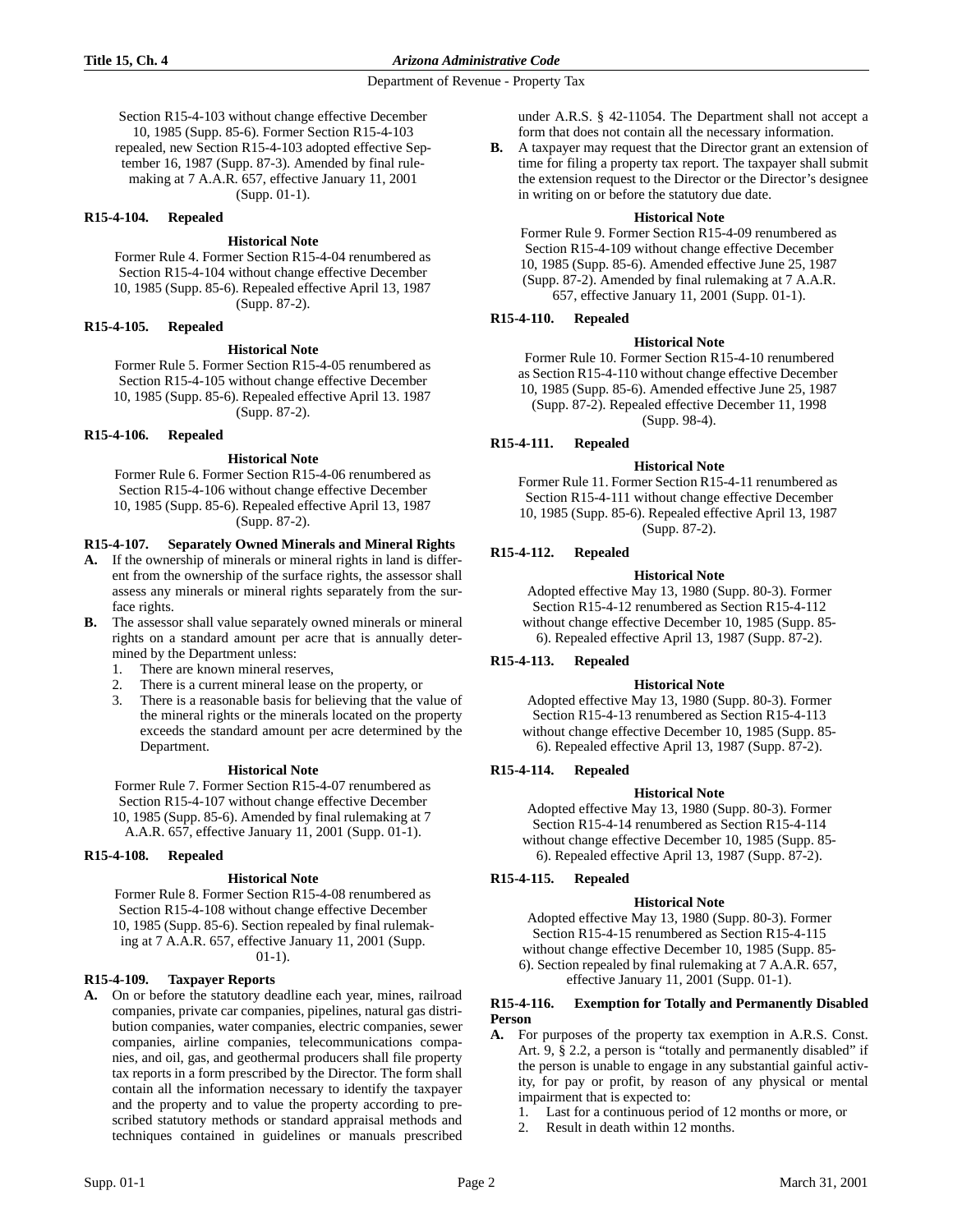- **B.** To qualify for the exemption, a disabled person shall be certified as totally and permanently disabled by a person licensed under:
	- 1. A.R.S. Title 32, Chapter 8, 13, 14, 17, 19.1, or 29; or
	- 2. The laws of another state that are comparable to the laws governing persons qualifying under subsection (B)(1).

## **Historical Note**

Adopted as an emergency effective June 20, 1980, pursuant to A.R.S. § 41-1003, valid for only 90 days (Supp. 80- 3). Former emergency adoption now adopted effective October 30, 1980 (Supp. 80-5). Former Section R15-4-16 renumbered as Section R15-4-116 without change effective December 10, 1985 (Supp. 85-6). Amended by final rulemaking at 7 A.A.R. 657, effective January 11, 2001 (Supp. 01-1).

## **R15-4-117. Repealed**

## **Historical Note**

Adopted effective February 17, 1988 (Supp. 88-1). Amended effective July 31, 1989 (Supp. 89-3). Amended effective July 3, 1991 (Supp. 91-3). Repealed effective June 15, 1998 (Supp. 98-2).

# **R15-4-118. Sales Screening and Processing**

- **A.** Except as provided in subsection (B), the Department's salesratio studies shall be based upon sales data contained in property value affidavits that are screened by the county assessor and the Department.
- **B.** In preparing sales-ratio studies, the Department may supplement the sales data contained in property value affidavits with an appraisal or other industry-standard market value information.
- **C.** The Department shall maintain a list of validation codes to be used by the county assessor for the screening, editing, and processing of a property value affidavit. The county assessor shall assign a validation code from the Department's list to each property value affidavit before transmittal to the Department. The county assessor shall transmit a property value affidavit to the Department as follows:
	- 1. For a sale that does not require a change in a parcel's legal description, the assessor shall transmit the property value affidavit to the Department within 30 days of recording;
	- 2. For a sale that requires a change in a parcel's legal description, the assessor shall transmit the property value affidavit to the Department by January 31 of the year following the calendar year of recording.
- **D.** The Department may modify the validation code assigned to a property value affidavit. The Department shall notify the county assessor in writing of the modification within 30 days after the modification. The county assessor may request the Department to reconsider the modified validation code within 15 days after receiving notice of the Department's modification.
- **E.** If the validation code as assigned by the county assessor or as modified by the Department indicates that a sale does not represent the market value of the subject property, the Department shall exclude that sale from the Department's sales-ratio studies.
- **F.** If the validation code as assigned by the county assessor or as modified by the Department indicates that a sale represents the market value of the subject property, the Department shall:
	- 1. Compute the ratio of the full cash value of the property to the selling price of the property; and
	- 2. Include the ratio in the sales-ratio studies, unless the ratio:
- a. Is extremely high or extremely low,
- b. Relates to the sale of property that has substantially changed since the date of the sale and the assessor's full cash value for the property reflects the change, or
- c. Relates to a sale that does not represent the market value of the property.

## **Historical Note**

Adopted effective February 17, 1988 (Supp. 88-1). Amended by final rulemaking at 7 A.A.R. 657, effective January 11, 2001 (Supp. 01-1).

# **R15-4-119. Repealed**

## **Historical Note**

Adopted effective February 17, 1988 (Supp. 88-1). Repealed effective June 15, 1998 (Supp. 98-2).

# **R15-4-120. Repealed**

**Historical Note** Adopted effective February 17, 1988 (Supp. 88-1).

Repealed effective June 15, 1998 (Supp. 98-2).

# **R15-4-121. Repealed**

## **Historical Note**

Adopted effective February 17, 1988 (Supp. 88-1). Amended effective July 31, 1989 (Supp. 89-3). Repealed effective June 15, 1998 (Supp. 98-2).

# **R15-4-122. Repealed**

# **Historical Note**

Adopted effective February 17, 1988 (Supp. 88-1). Repealed effective June 15, 1998 (Supp. 98-2).

# **R15-4-123. Repealed**

## **Historical Note**

Adopted effective February 17, 1988 (Supp. 88-1). Repealed effective June 15, 1998 (Supp. 98-2).

## **ARTICLE 2. VALUATION OF MINES**

## **R15-4-201. Mine Valuation**

- **A.** For the purpose of determining the "full cash value", the Department shall annually utilize standard appraisal methods and techniques, and the 3 approaches to value. Those approaches, as defined in R15-4-203, R15-4-204, and R15-4- 205, are:
	- 1. The Income Approach,
	- 2. The Cost Approach, and
	- 3. The Market Approach.
- **B.** The Department shall prepare appraisal reports on mine properties with a full cash value greater than \$1,000,000. The appraisal reports shall include a description of the subject property, the full cash value determined for the property, and detail of the methods and calculations employed in determining the full cash value of the property. Information extracted from:
	- 1. Recent field visits,
	- 2. Technical reports, and
	- 3. Engineering and financial studies for approved projects, shall be included, if available.

No copies of any pages from such field visit and technical reports and engineering and financial studies shall be included in the appraisal report. Technical literature data shall be included.

**C.** The Department shall, upon written request, hold informal conferences with the taxpayer after preliminary worksheets are issued and before the final values are established. At the infor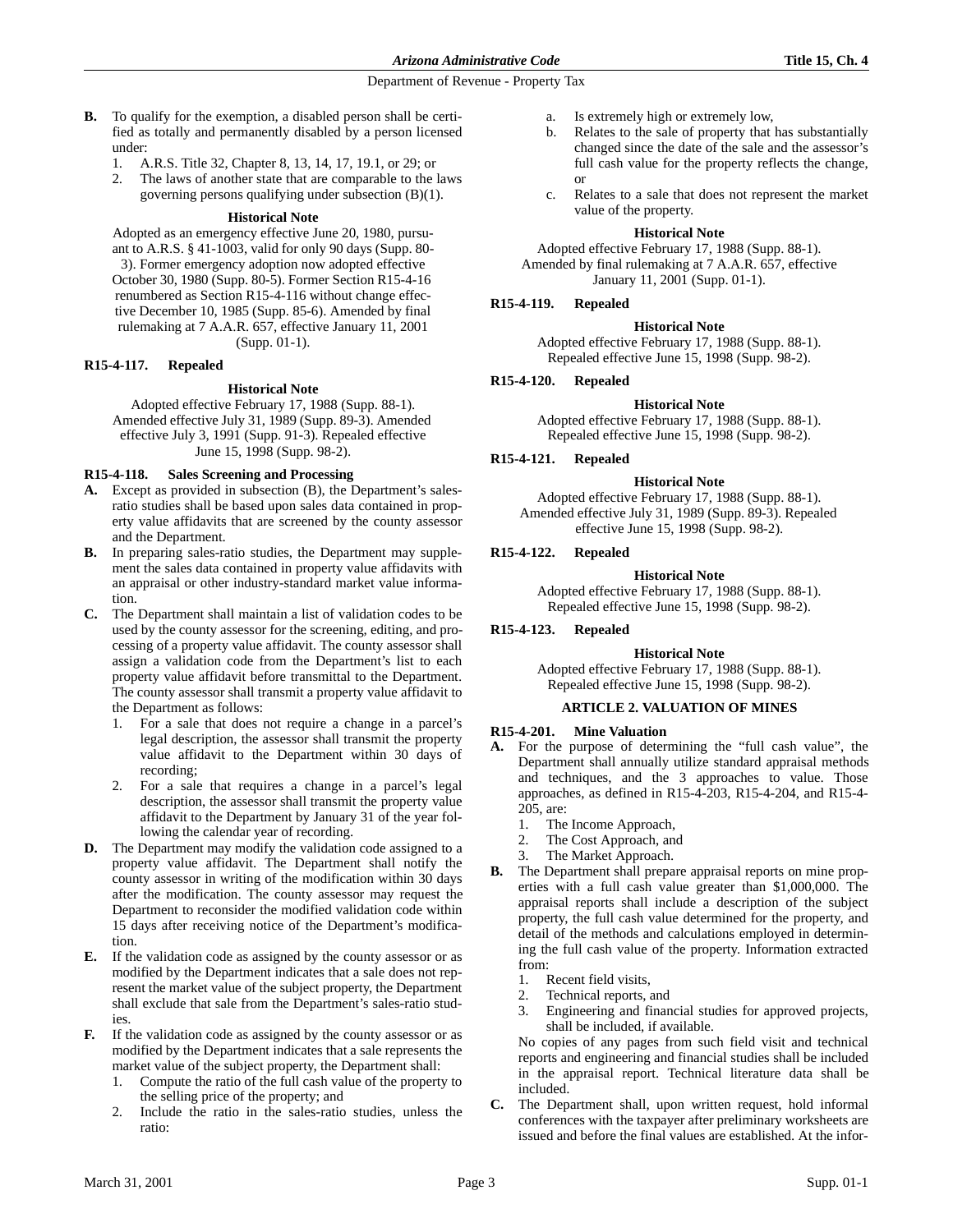mal conference, the Department shall review with the taxpayer the procedures and calculations employed in the valuation of the property. If the taxpayer requests a revision of the appraisal report, the taxpayer shall provide copies of feasibility studies and/or other information pertaining to the requested revision.

- **D.** At the request of the taxpayer, preliminary appraisal worksheets shall be made available to the taxpayer at least 7 calendar days before the informal conference on the preliminary determination of value. If a date sooner than 7 calendar days is mutually agreeable between the taxpayer and the Department, then the 7-day requirement is waived. The Department shall release final worksheets and the determination of value by June 15. The Department shall provide the taxpayer with a final appraisal report by July 25 upon request.
- **E.** The Department shall annually prepare an appraisal manual for mines and natural resources. The manual shall include the guidelines necessary for the appraising of the properties subject to these rules. The manual shall contain, but not be limited to appropriate schedules for the discount rate, ore reserve values, residual value factors, salvage value factors, reproduction cost new less depreciation and the effective income tax rate for valuation purposes. The Department shall annually hold a meeting for affected taxpayers concerning the manual prior to February 1 for the purpose of discussing changes the Department proposes to make in the manual for the current tax year. The Department shall make available any information which is not confidential in nature that is utilized in the determination of the schedules and other factors contained in the manual. Reporting forms and instructions shall be supplied to the taxpayers by February 1 of each year. The manual shall be made available to the taxpayer by March 15 of the tax year.

## **Historical Note**

Adopted effective December 10, 1985 (Supp. 85-6). Amended subsection (B) effective May 24, 1989 (Supp. 89-2).

## **R15-4-202. Definitions**

- **A.** "Extracted for commercial purposes" means extraction on a commercial scale at an operating production rate, with a significant amount of the mineral becoming subject to the Arizona severance tax on a continuing basis. Public announcements shall be considered an indication of producing status. Extraction of mineral for assay, research or development purposes does not constitute extraction for commercial purposes.
- "Mine" means a producing mine, nonproducing mine or mine unit and includes all taxable properties located within the state and operated in conjunction with or formerly used in a mine, including but not limited to, the following:
	- All facilities and equipment situated within the state used in, or formerly used in mine operations, including mine plants, mills, concentrators, smelters, refineries, chemical plants, electro-winning plants, and all related facilities which directly or indirectly contribute or contributed to the production of the mine revenues. Manufacturing facilities, such as a rod plant, incorporated railroads, utilities and custom facilities shall not be included in the mine. Custom smelters are those which are not operated as an integral part of the mine facilities and/or located at the mine site.
	- Land which is being used or formerly used for production. The outer boundary shall be 1 claim beyond the producing claims, or, in the case of a fee interest, 1500 feet beyond the boundary of the fee parcel. The mine unit includes land on which the items described in subsection (B)(2) are situated, all ore reserves, ultimate pit or subsid-

ence limits, all waste storage, leach and tailing dump sites, water facilities used for production, rights-of-way used for mine-operated unincorporated railway lines, conveyor lines, water and utility lines. Land shall include patented and unpatented mining claims, fee simple interests, severed mineral rights, leased land and surface rights used in the mine operations.

- 3. Health care facilities situated in proximity to the mine which are operated primarily for the benefit of the employees.
- **C.** "Ore" means mineralized rock, which can be mined, processed, and made to yield saleable metal or other mineral products at a profit.
- **D.** "Ore reserves" means that estimate of ore which is in existence and can reasonably be estimated to be capable of extraction, processing and sale at a profit.
- **E.** "Reproduction cost" means the cost of construction of an exact duplicate at current prices using the same materials, construction standards, design, layout and quality of workmanship.
- **F.** "Depreciation" means the loss of value from any source and includes:
	- 1. Physical deterioration which is normally caused by wear and tear.
	- 2. Functional obsolescence which is the decrease in the capacity or efficiency to perform the function for which it was intended in terms of current standards.
	- Economic obsolescence which comes from factors outside the property itself.
- **G.** "Capital expenditures" for the purpose of the income approach shall be classified as follows:
	- 1. Original capital investment, such as original land acquisition, exploration, development including pre-mine stripping and initial plant construction.
	- 2. Expansion capital, such as plant construction and additional equipment that results in increased plant capacity or increased production of the mine unit as a whole; expansion capital does not include equipment or construction necessary to maintain production levels.
	- 3. Replacement capital, such as necessary replacements of plant, equipment, or construction required to maintain production levels.
	- Mandated expenditures, such as environmental or safety facilities and equipment.
- **H.** "Temporary shutdown" means a shutdown on a continued maintenance basis with the intention to restart when conditions improve. The mine will be valued on the basis of the residual cost approach.
- **I.** "Permanent shutdown" means a shutdown due to complete depletion of the orebody or the lack of commercial value of the orebody. The mine shall be considered a nonproducing mine and valued on the basis of salvage.
- **J.** "Liquid supplies" means supply inventory items which are readily marketable, such as tools, fuels, cable, pipe, electric motors, lumbers and the like.
- **K.** "Salvage value" means the sum of the salvage value for plant and equipment, construction-in-progress and supplies. Salvage value shall include a value for land.
- **L.** "Residual value" means the sum of the residual value for plant and equipment, ore reserve, supplies and construction-inprogress. The residual value shall include a value for land. The residual value for plant and equipment is determined by applying the Department's residual factors contained in the Department's percent good factor table.
- **M.** "Prolonged shutdown" means reduction in production to 20 percent or less of the recent historic production for more than 6 months.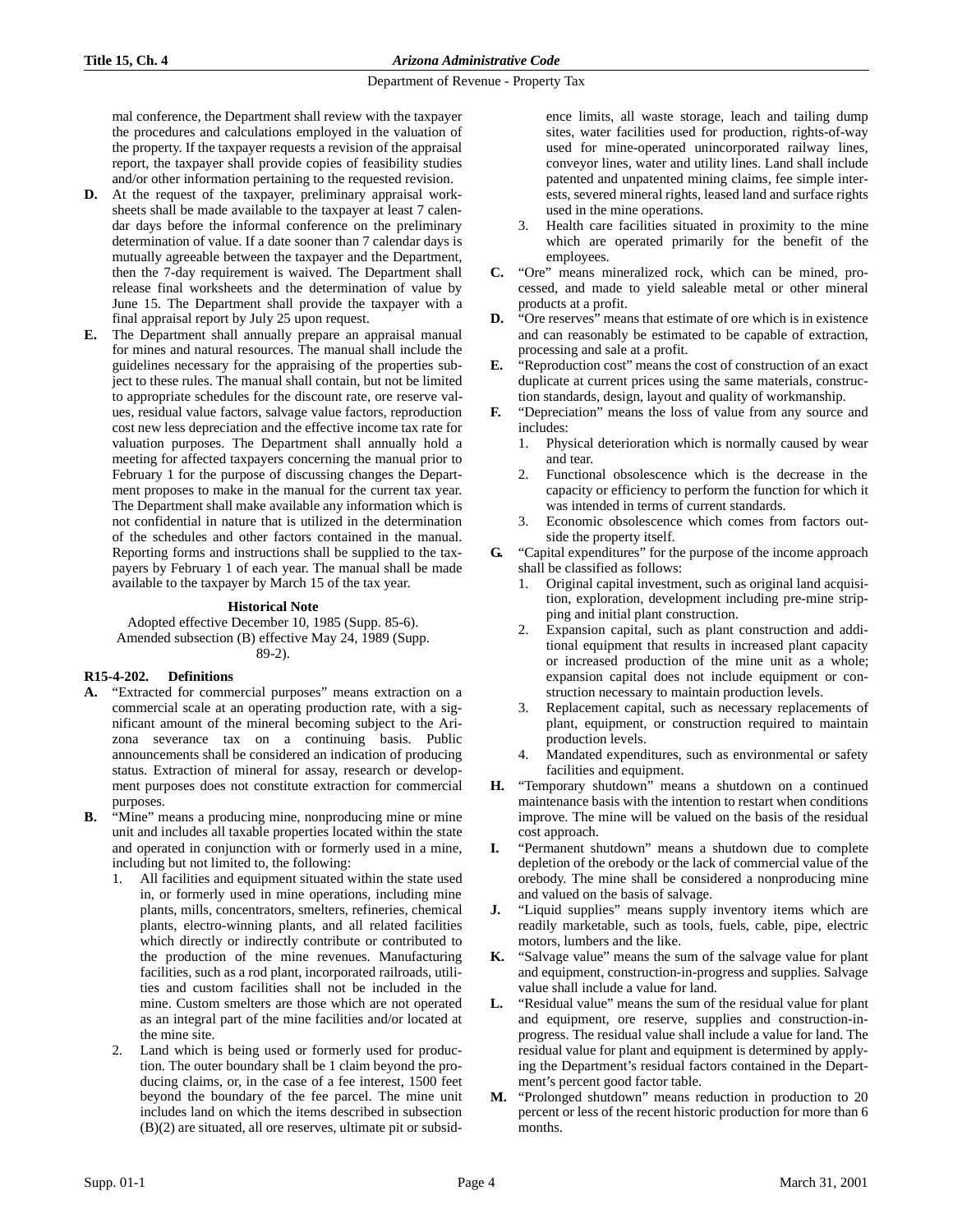## **Historical Note**

Adopted effective December 10, 1985 (Supp. 85-6). Amended effective May 24, 1989 (Supp. 89-2).

# **R15-4-203. Income Approach Procedures for Mines**

- **A.** The income approach estimate of value for mine property shall be based on a discount of projected future cash flows to a present value at a discount rate adequate to justify current mine investments. Derivation of the cash flows shall be based on the use of a 5-year arithmetic average margin per unit of product multiplied by projected output of metal or mineral over the life of the mine. The life of the mine shall be based on the size of the ore reserve and the projected rate of production. Cash flow shall be based on an all-equity investment on a production basis, not a sales basis, assuming all production is sold in the year produced. Financing and interest charges shall not be considered.
- **B.** Discount rates shall be developed annually by the Department. The discounting technique used by the Department shall be the single rate method. No adjustments shall be made for sales, product inventory, financing or interest charges.
- **C.** To calculate the margin, the 5-year period shall be on a cents or dollars per unit of production basis and averaged to find the historic margin. The historic 5-year margin shall be calculated on the following basis:
	- 1. Gross income, calculated by summing subsections  $(C)(1)(a)$  and (b) below:
		- a. The gross value of production. The historic average selling price per unit of each mineral product should be computed by dividing the sales revenue of each mineral product by the units of that product which were sold.

This quotient shall be multiplied by the quantity of mine output and the product shall be the historical gross value of production for the year.

- b. Miscellaneous revenue composed of the income or loss from power sales, water sales, miscellaneous sales, acid sales, as well as toll processing, the rentals of real and personal property, and hospital facilities if operated as part of the mine unit.
- 2. Expenses, calculated by deducting subsections  $(C)(2)(a)$ , (b), and (c) below:
	- a. All expenses associated with the production, administration, distribution, development and marketing functions of the operation on the basis of generally accepted accounting principles and the cash expenses associated with the miscellaneous revenue specified in subsection  $(C)(1)(b)$  above, if not already deducted. Income tax charges, depreciation and depletion, and amortization of fixed assets shall not be included as expenses. The expenses for smelting and/or refining will be calculated on a market basis if the material is processed out of state or at a location which is locally assessed and not includable in the producing mine unit from which the material was extracted. Intracompany charges between centrally assessed producing mine units within the state will be calculated at actual cost.
	- b. Federal and Arizona income taxes shall be based upon general tax concepts, computed with respect to the mining property. Provisions contained in Federal and Arizona income tax statutes and regulations shall not be determinative. Due to their hypothetical nature all tax calculations shall be governed exclusively by the rules contained below.
- i. Income taxes shall be calculated as if the producing mine were a separate taxable entity. The effective tax rate for mines shall be developed annually by the Department and included in the manual.
- Income taxes shall be calculated separately for each year of the 5-year historic margin period. In this respect, the following shall apply:
	- (1) Negative as well as positive tax liabilities shall be determined, and
	- (2) No provision is made for the carryback or carryover of losses or credits.
- iii. Taxable income shall be determined by subtracting the expenses specified in rule R15-4-  $19(C)(2)$  from the gross income specified in rule R15-4-19(C)(1).
- iv. Federal and Arizona income tax liabilities, both positive and negative liabilities, shall be determined by multiplying the effective tax rate by the final taxable income or loss determined in accordance with all provisions of subsection  $(C)(2)(b)(iii)$  above.
- c. All replacement and mandated capital expenditures incurred during the year. Capitalized lease payments for replacement and mandated items will be treated as capital expenditures. For the purposes of this subsection "capital expenditures" means allowable capital expenditures computed on an amortization or depreciation basis over 10 years, or the life of the mine, whichever is less.
- 3. The historic margin shall be determined based on the 5 years preceding the current tax year, including loss years. Nonrepresentative years in which a drastic change or a prolonged shutdown occurs shall not be utilized. A drastic change or a prolonged shutdown must be one so significant that the 5-year average margin cannot be adjusted adequately to reflect current conditions.
- **D.** Temporary suspension of operations due to strikes and losses resulting from operations during unfavorable market conditions shall be included in the 5-year historic margin. If the suspension is not likely to recur it shall not be included.
- **E.** In instances where a particular property has not been taxed as a producing mine for 5 years preceding the tax year, the historic margin shall be determined based upon the number of years the property has been a producing mine.
- **F.** The historic margin shall be applied to estimated future production to derive future cash flows. The taxpayer shall be required to report estimated future production and the factors used in the estimating procedure. The historic margin used in the cash flow computation shall be adjusted under certain circumstances to reflect changes in economic or operating conditions. Such adjustments shall not be made unless conditions exist that will have a significant impact on the future economic performance of the unit and are not reflected in the historic margin. Any adjustment made to the historic margin shall account for all reasonable operating and capital cost changes, shall be supported by documentation and field visit data, and shall include an income tax adjustment. The taxpayer's estimates of future production shall be adjusted, where appropriate, by the appraiser. Other adjustments shall be made, provided such adjustments are not based on speculation or made for conditions already reflected in the historic margin.

## **Historical Note**

Adopted effective December 10, 1985 (Supp. 85-6). Amended effective May 24, 1989 (Supp. 89-2).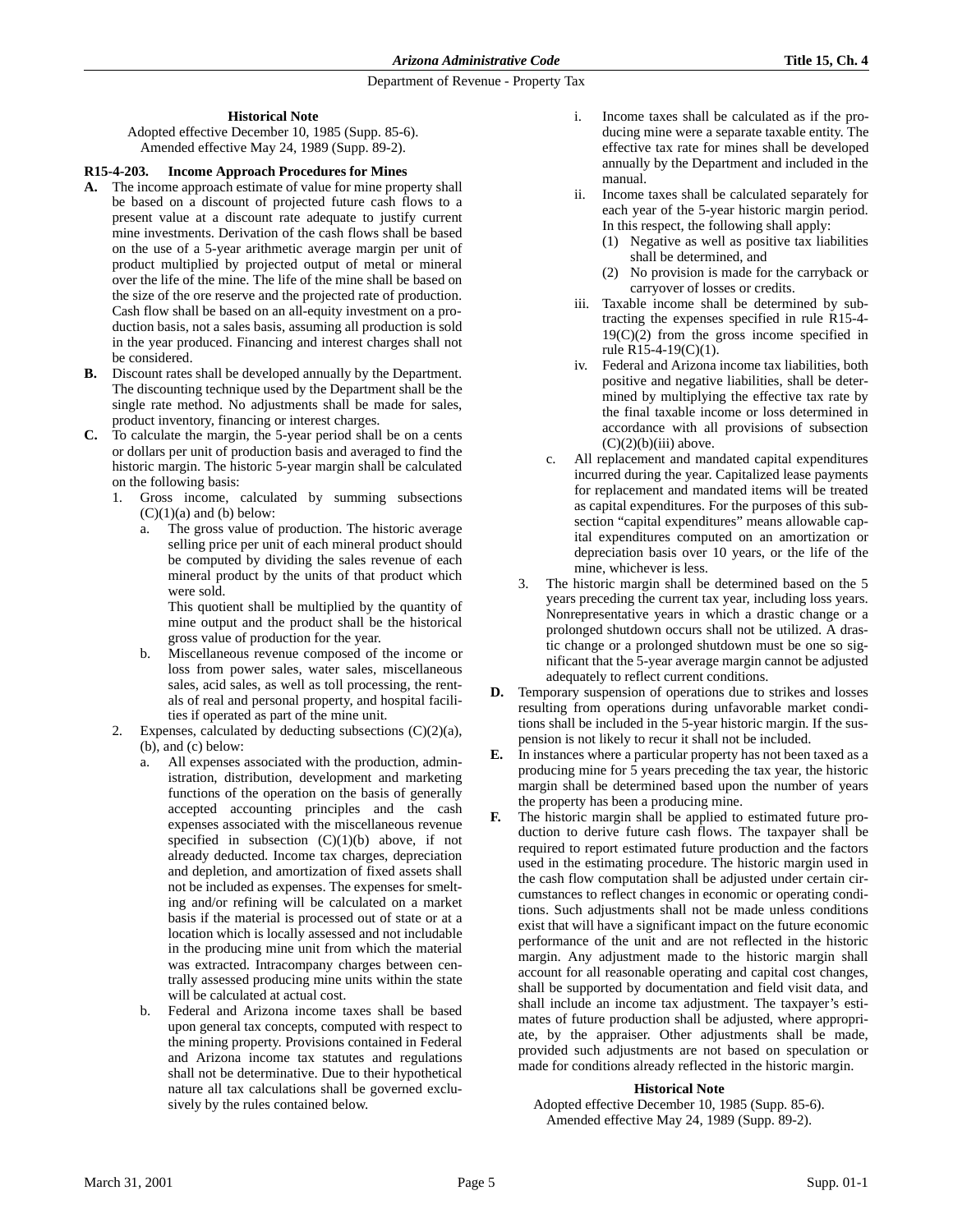## **R15-4-204. Cost Approach Procedures for Mines**

- **A.** The cost approach estimate for mine property shall include a value for land, supplies inventory, ore reserves, construction work in progress, improvements and personal property. This value shall be based on the theory of reproduction cost new, less all applicable forms of depreciation for the property.
- **B.** Ore reserve value is based on a representative value factor multiplied by units of recoverable metal or mineral that can be expected to be mined during the life of the mine. The value factors are based on an analysis of sales of comparable mineralized bodies in the United States and Canada. Values for land included within the producing unit are based on land values supplied by the county assessor and approved by the Department. Changes in ore reserve factors shall be made available, upon request, by the Department by March 1 of the tax year.
- **C.** Supplies inventory for the mine shall be valued at cost less any appropriate depreciation. Shrinkage shall be considered if the taxpayer supplies quantitative data related to the amount warranted. Physical depreciation for supplies shall be limited to shelf life deterioration and shall not include wear and tear. Functional and/or economic obsolescence shall be considered where the amount of obsolescence was computed on the overall performance of the mine unit or utilizing the "unit concept". Residual or salvage factors shall be applied to nonliquid supplies when residual or salvage values are determinative. Liquid supplies shall be valued at cost in every case except when the taxpayer can show cause for spoilage. Supplies which are totally obsolete shall be valued at salvage. The inventory amounts shall not include any value attributable to metals inventory or other production inventory held for sale.
- **D.** Construction work in progress shall be discounted at the mine's discount rate if completion is expected to be in excess of 1 year. Functional and/or economic obsolescence shall be considered where the amount of obsolescence was computed on the overall performance of the mine unit or utilizing the "unit concept". Residual and salvage factors shall be applied if the residual and salvage values are determinative. Physical depreciation shall not be considered.
- **E.** Improvements and personal property as reflected in the financial statements of the taxpayer shall be valued on a reproduction cost new less depreciation basis. The cost index for valuing mine property shall be derived from the Department's manual unless actual market values are ascertainable. The basis for physical depreciation shall be straight line.
- **F.** Depreciation schedules shall be included in the Department's appraisal manual for mines. Residual value factors shall be applied to equipment still in service after the expiration of its depreciable life. Residual value factors shall be based on resale values for equipment where resale values are available. Appropriate obsolescence shall be applied to residual value. Salvage values for all improvements and personal property shall be derived by applying the Department's factor to the original cost of the improvement or personal property unless actual salvage values are ascertainable. A summary of equipment lives, salvage factors, and an itemized listing of equipment categories shall be included in the manual. For purposes of this cost approach procedure there shall be at least 8 major classes of equipment and improvements:
	- 1. Mining, small scale;
	- 2. Mining, large scale;
	- 3. Milling and leaching;
	- 4. Smelting;
	- 5. Office;
	- 6. Environmental;
	- 7. Shovels and drag lines; and
	- 8. Buildings and improvements.

**G.** Depreciation in the form of functional or economic obsolescence shall be applied to improvements and personal property where warranted. These forms of obsolescence may be a result of a lack of necessary environmental facilities, technological changes, long-term production curtailments, production performance versus projected performance, or environmental regulations. The mine's financial performance shall be considered as an indicator of obsolescence. Economic and/or functional obsolescence shall be considered on an individual basis for each property and may be related to the life of the ore reserve. Salvage value shall be the controlling limit of the maximum amount of depreciation that may be applied. Economic obsolescence shall be applied when appropriate.

## **Historical Note**

Adopted effective December 10, 1985 (Supp. 85-6). Amended effective May 24, 1989 (Supp. 89-2).

## **R15-4-205. Market Approach Procedures for Mines**

- **A.** The market approach to value shall be considered where the transaction is an arms-length sale between a willing buyer and a willing seller of the subject property, an undivided interest in the property, or a comparable property. The Department may require detailed information regarding the terms of the sale.
- **B.** The market approach to value shall be used only where the following conditions exist:
	- 1. An arms-length sale of more than 50% interest in the assets, such as mineral reserves, plant, equipment, and inventories, of a mine located wholly within the state of Arizona, or
	- 2. The sale of more than 50% of the stocks, bonds, notes, convertible debentures, warrants, or other documents that represent a share in a corporation or a debt owed by a corporation. This sale is of limited use if the value of the corporation's out-of-state assets is significant relative to its in-state assets subject to valuation under these rules.
	- 3. Minority interest sales may be considered if the other indicators of value are less reliable and the sale price was derived from an analysis of a value for 100% of the mine unit.

## **Historical Note**

Adopted effective December 10, 1985 (Supp. 85-6). Amended effective May 24, 1989 (Supp. 89-2).

## **R15-4-206. Determination of Value**

- **A.** The income approach shall be the primary method for the determination of full cash value of mines and shall ordinarily be considered the best indicator of value. The cost and market approaches shall also be considered and correlated with the income approach where applicable.
- **B.** The income approach shall be the primary method of valuation except when 1 or more of the following situations exist:
	- 1. Ore reserves of the mine are wholly or predominantly located on nontaxable lands. The value indicated by the cost approach shall be determinative of the full cash value of the mine.
	- 2. The mine property has recently commenced production, or has recently been added to the mine rolls.
	- 3. The mine property is near the end of its economic life;
	- 4. Operations of the mine have resulted in an overall loss, as determined by the historic margin. If estimates of future cash flow can reasonably be made, the income approach shall be utilized. If estimates of future cash flow cannot reasonably be made, the value of the mine shall approximate the property's residual value with appropriate obsolescence applied.
	- Permanently shutdown mines shall be valued at salvage.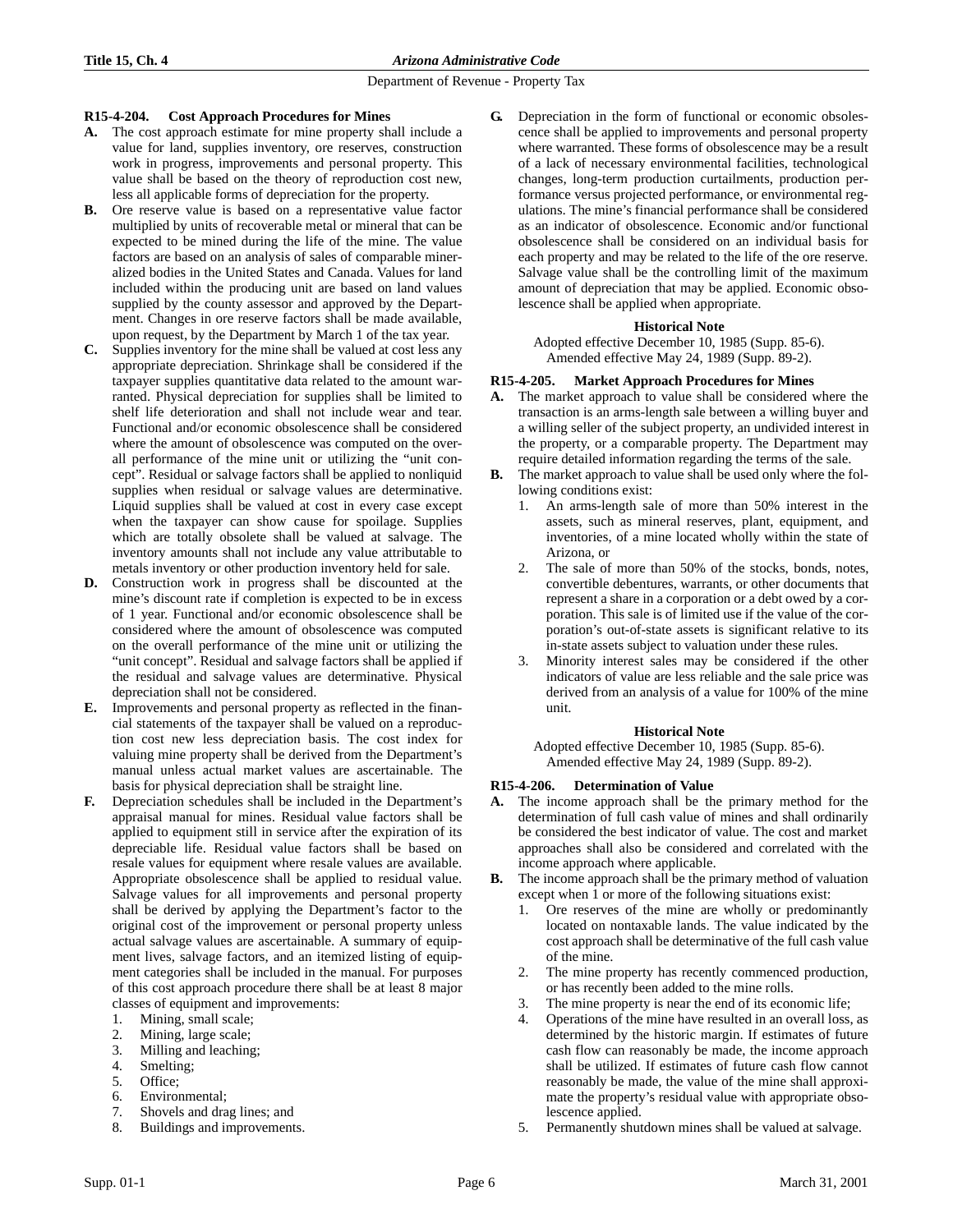- 6. A sale of the mine unit, or a sale as described in R15-4- 205, has occurred within the preceding 12 months. In this case either the income or market approach may be the primary method of value. When the market approach is selected as the primary method of value, the income and cost approaches shall also be considered.
- **C.** In situations (B)(2) and (B)(3) above, the value indicated by the cost approach shall be considered with the value indicated by the income approach with the relative weight to be applied as follows.
	- 1. If estimates of future cash flow can reasonably be made, the income approach shall be weighted more heavily.
	- 2. If estimates of future cash flow cannot reasonably be made, the cost approach, with appropriate obsolescence, shall be weighted more heavily.
- **D.** Full cash value shall never be less than salvage value.

#### **Historical Note**

Adopted effective December 10, 1985 (Supp. 85-6). Amended effective May 24, 1989 (Supp. 89-2).

### **ARTICLE 3. VALUATION OF AIRLINE PROPERTY**

#### **R15-4-301. Repealed**

#### **Historical Note**

Adopted effective May 5, 1986 (Supp. 86-3). Repealed effective December 11, 1998 (Supp. 98-4).

#### **R15-4-302. Definitions**

For purposes of valuation and taxation of airline companies under A.R.S. Title 42, Chapter 14, Article 6, the following definitions apply:

- 1. "Flight property" as defined in A.R.S. § 42-14251 includes both owned and leased aircraft.
- 2. "Permanently removed from operations" means aircraft that are entirely terminated from regularly scheduled operations by an airline company.
- 3. "Regularly scheduled" means the operation of aircraft that completed at least 120 landings or takeoffs within Arizona during the preceding calendar year, according to a plan of dates or times for landings and takeoffs, regardless of whether the plan is published for customer use.

### **Historical Note**

Adopted effective May 5, 1986 (Supp. 86-3). Amended effective January 5, 1988 (Supp. 88-1). Amended by final rulemaking at 7 A.A.R. 657, effective January 11, 2001 (Supp. 01-1).

#### **R15-4-303. Repealed**

### **Historical Note**

Adopted effective May 5, 1986 (Supp. 86-3). Repealed effective December 11, 1998 (Supp. 98-4).

### **ARTICLE 4. CLASS SEVEN LIMITED VALUE AND ASSESSMENT RATIO**

### **R15-4-401. Calculation of Class Seven Assessment Ratios**

- **A.** The Department of Revenue shall calculate the assessment ratios for primary and secondary tax purposes for all Class Seven property in accordance with this Regulation. The Department shall transmit these assessment ratios to the counties on or before the third Monday in June of every tax year.
- **B.** For the purpose of determining the Class Seven assessment ratio for secondary property taxes as defined in A.R.S. § 42- 227, the Director shall calculate the total assessed valuation and total full cash value of all property in Classes One, Two and Three as follows: The assessed value and full cash value of all property valued by the Department in Classes One, Two,

and Three shall be based upon the values determined by the Department on or before the first Monday in June. The assessed value and full cash value of all real property valued by the counties in Class Three shall be based upon the Notices of Value prepared by the county assessors pursuant to A.R.S. § 42-221. The assessed value and full cash value of all secured and unsecured personal property valued by the counties in Class Three shall be estimated based upon the full cash value of such property for the previous tax year. The full cash value of all property valued by the counties in Class Three shall be adjusted to market value, if necessary, based upon:

- 1. The weighed mean sales ratio reflected in the Department's preliminary sales ratio reports for the tax year, and
- 2. The adjustment determined by the Director for cash equivalency, personal property, and sampling considerations. The sales ratio study shall be conducted in accordance with the statistical principles applicable to such studies.
- **C.** For the purpose of calculating the Class Seven assessment ratio for primary property taxes as defined in A.R.S. § 42-227, the Director shall calculate the total assessed valuation and total limited valuation of all property in Classes One, Two and Three by using the same property values determined under subsection (B) of this rule, except as follows: The assessed value and limited property value of Class Three property valued by the Department shall be based upon the limited property value of such property as determined by the Department on or before the first Monday in June. The assessed value and limited property value of all real property valued by the counties in Class Three shall be based upon the Notices of Value prepared by the county assessors pursuant to A.R.S. § 42-221. The limited property value of all property valued by the counties in Class Three shall be adjusted by the same percentage as the adjustment made to the full cash value of such property under subsection (B) of this rule.

## **Historical Note**

Adopted effective November 14, 1986 (Supp. 86-6).

# **R15-4-402. Repealed**

#### **Historical Note**

Adopted effective November 14, 1986 (Supp. 86-6). Repealed effective December 11, 1998 (Supp. 98-4).

#### **ARTICLE 5. VALUATION OF PIPELINE COMPANIES**

#### **R15-4-501. Repealed**

### **Historical Note**

Adopted effective August 6, 1986 (Supp. 86-4). Amended subsections (A), (B) and (D) effective February 22, 1989 (Supp. 89-1). Section repealed by final rulemaking at 5 A.A.R. 2735, effective July 21, 1999 (Supp. 99- 3).

### **R15-4-502. Pipeline Companies**

For purposes of determining class 2 property under A.R.S. § 42- 12002, "pipeline companies" are individuals, partnerships, or corporations that are engaged in the business of producing, storing, selling, or transporting within, through, into, or from the state through a pipeline system the following: oil, natural gas, processed gas, manufactured gas, petroleum products, coal, or other products.

#### **Historical Note**

Adopted effective August 6, 1986 (Supp. 86-4). Amended paragraph (22) effective February 22, 1989 (Supp. 89-1). Amended by final rulemaking at 5 A.A.R. 2735, effective July 21, 1999 (Supp. 99-3).